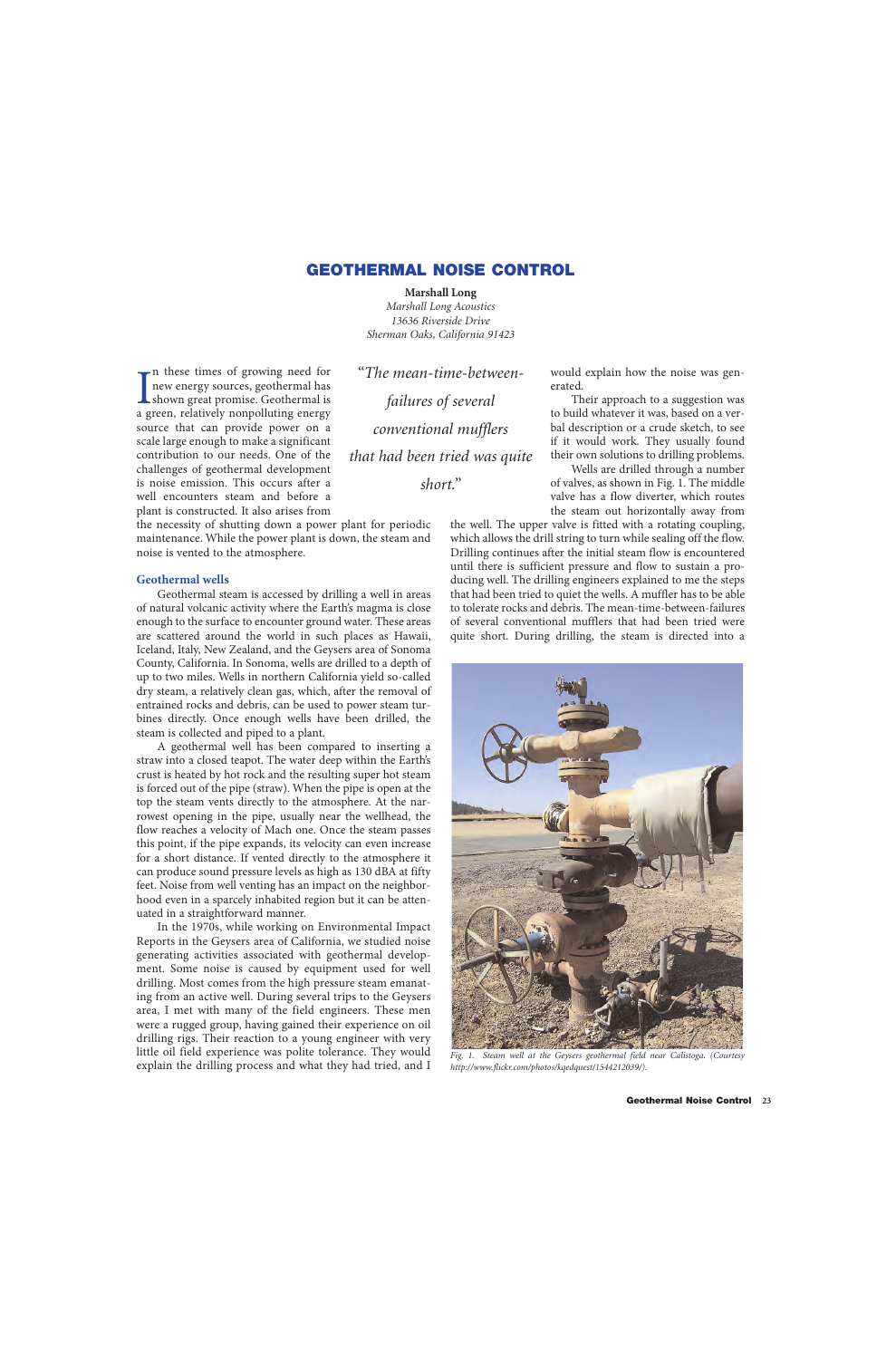

*Fig. 2. Drilling a steam well at the Geysers (Courtesy Calpine Corporation).*

cyclonic separator sometimes called a *blooie muffler*, as shown in Fig. 2. This is a large, ten-foot diameter, vertical cylinder with the inlet off axis to induce cyclonic motion. Rocks are flung to the outside and collected in pockets where they can later be removed. Water is often introduced to cool the steam and reduce its volume, which lowers the flow noise. The steam exits the silencer vertically through a smaller, three-foot diameter pipe. Under strong flow conditions (170,000 lbs/hour) blooie silencers still generate loud noise levels (108 dBA at 50 feet without water injection and 103 dBA with water injection) and require large quantities of water, typically 150 gallons/minute. Thus a blooie muffler is more effective as a rock separator than as a noise silencer.

The realities of well drilling and handling the steam introduce a number of interesting engineering problems for which clever solutions have been developed by the drilling crew. A good example of the in-field ingenuity was the solution to the valve replacement problem. Like oil wells, geothermal steam wells are drilled using long sections of pipe screwed together into a drill string. The drilled hole is cased with a steel pipe about twelve inches in diameter surrounded with concrete that has been fitted with one or more large gate valves at the top. The valves are operated by hand with a

wheel about the size of a car's steering wheel, and are used to cap the well or divert the flow when steam is encountered. Due to the rocks and debris in the steam flow there is wear on the valves and they have to be periodically replaced. The practice is to use two or more valves, mounted on top of one another. After the drilling is finished the top valve can close off the well when necessary, while the bottom valve is used only when the top valve needs to be replaced. However, periodically, the bottom valve must also be changed.

The technique for bottom valve removal was to have a worker approach the valve, while the well was venting, and remove two bolts in the valve flange, one on either side of the pipe. He would then thread a large diameter steel cable up through the bolt holes and secure a cable clamp near the end of the cable. Tension was then taken up on the two cables using a D8 Caterpillar tractor. The volunteer would then gingerly remove the remaining flange bolts and retire to a safe distance while tension was being maintained on the valve via the tractor. The tractor would then drive toward the well to release the tension on the cables and allow the valve to dance around until it fell to the ground. To install the new valve the process was repeated in reverse, using a bucket loader to hold the new valve.

#### **Rock mufflers**

In free jets, noise is produced by the high velocity fluid mixing with the quiescent atmosphere. This is similar to aircraft exhaust noise, where the sound power follows the eighth power of the velocity. The cause of the noise is the turbulence created by the mixing, which occurs five to eight pipe diameters downstream of the pipe opening. Thus the key element in controlling the noise is to reduce the flow velocity.

Clearly, conventional mufflers would not work because the exit pipe diameter is almost the same as the inlet pipe diameter, so the flow would not slow down. The exit area had to be much larger than the entrance area. A silencer would also have to tolerate high velocity rocks and debris. I suggested blowing the steam into the bottom of a large bed of rocks in a pit dug into the ground or placed in a large steel or concrete enclosure. The open top of the pit would be the exit area, which could be made quite large. The pipe below the rocks extends across the enclosure to allow debris to impact against a steel plate at its end, which could be removed for cleaning. A perforated pipe could be used to distribute the steam evenly over the bottom of the pit. This was the first rock muffler.

I subsequently learned that a trial muffler was built on